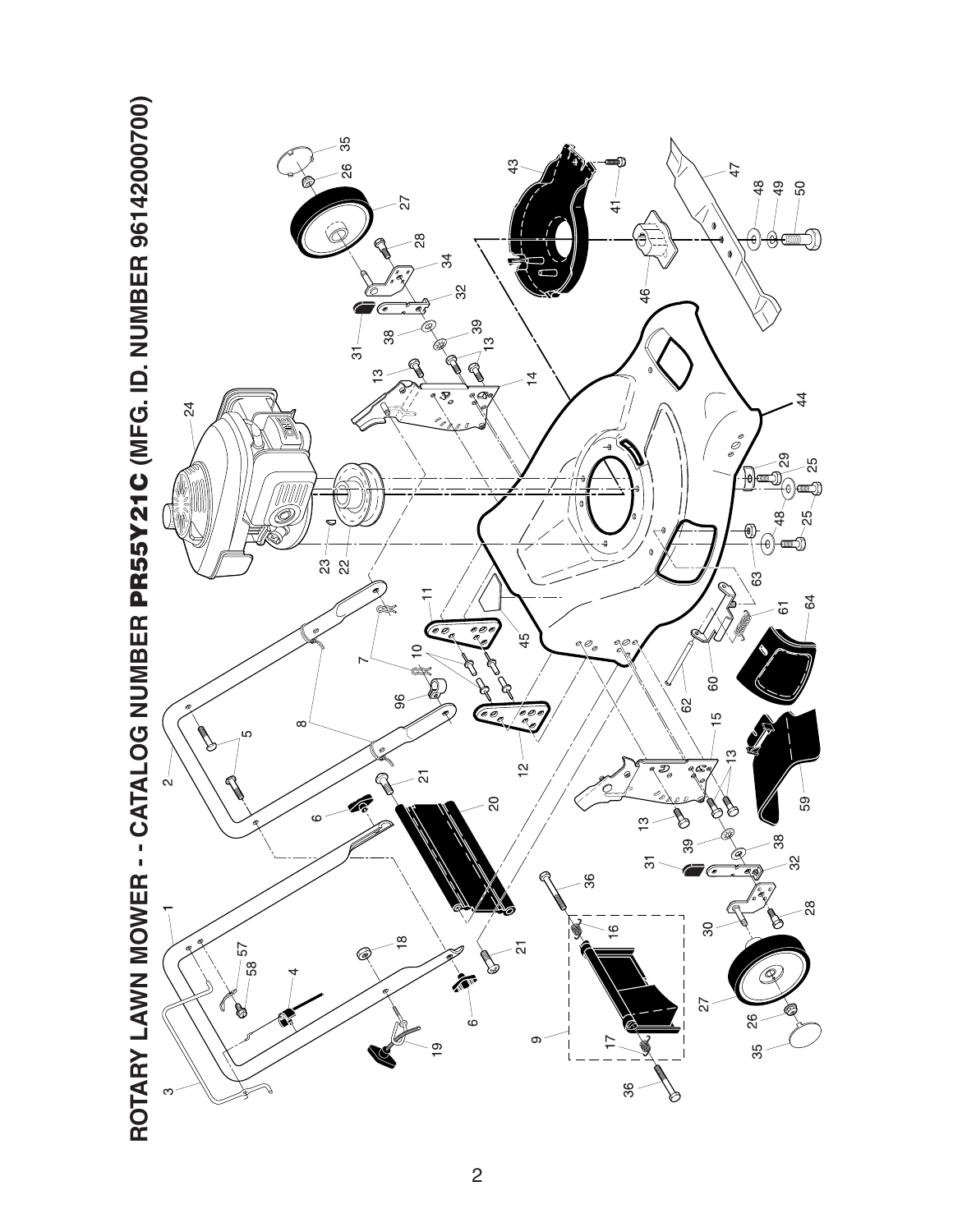|                                                   |             | ROTARY LAWN MOWER - - CATAL                                                         |                          |                    | OG NUMBER PR55Y21C (MFG. ID. NUMBER 9614200700)       |
|---------------------------------------------------|-------------|-------------------------------------------------------------------------------------|--------------------------|--------------------|-------------------------------------------------------|
| KEY<br>NO.                                        | PART<br>NO. | <b>DESCRIPTION</b>                                                                  | KEY<br>NO.               | PART<br>NO.        | <b>DESCRIPTION</b>                                    |
|                                                   | 95685X479   | Upper Handle                                                                        | 170143<br>5              |                    | Selector Knob                                         |
|                                                   | 51721X479   | Lower Handle                                                                        | လ္က                      | 75060X004          | Selector Spring                                       |
| <u>പ ധ</u>                                        | 87940X428   | <b>Control Bar</b>                                                                  | 34                       | 89597X004          | Axle Arm Assembly, Rear, LH                           |
| 4                                                 | 183567      | Engine Zone Control Cable                                                           | 80660<br>35              |                    | Hubcap                                                |
|                                                   | 191574      | Handle Bolt                                                                         | 84193<br>36              |                    | Bolt, Rear Door                                       |
|                                                   | 189713X428  | Handle Knob                                                                         | 50078<br>55              |                    | Screw                                                 |
| 00 N 00                                           | 51793       | Hairpin Cotter                                                                      | 76185<br>38              |                    | Washer, Flat .34 x 1.38                               |
|                                                   | 66426       | Wire Tie                                                                            | 76235<br>တွ              |                    | Push Nut                                              |
|                                                   | 180479      | Kit, Rear Door (Includes Key Numbers 16 and 17)                                     | 88040                    |                    | Screw, Debris Shield                                  |
|                                                   | 128415      | Pop Rivet                                                                           | 87038<br>$\frac{3}{4}$   |                    | Debris Shield                                         |
|                                                   | 75069X479   | Support Bracket, LH                                                                 | 76710<br>4               |                    | Kit, Housing (Includes Key Numbers 10, 11, 12 and 45) |
| $ \alpha$ $\omega$ $+$ $\alpha$ $\alpha$ $\alpha$ | 75070X479   | Support Bracket, RH                                                                 | 07339X<br>$\frac{4}{5}$  |                    | Danger Decal                                          |
|                                                   | 7060410     | Screw 1/4-20 x 5/8                                                                  | 184590<br>$\frac{6}{4}$  |                    | <b>Blade Adapter</b>                                  |
|                                                   | 81019X479   | Handle Bracket Assembly, LH                                                         | 189028                   |                    | Blade, 21"                                            |
|                                                   | 81018X479   | Handle Bracket Assembly, RH                                                         | 851074<br>$\frac{8}{4}$  |                    | Hardened Washer                                       |
|                                                   | 80071       | Spring, Rear Door, LH                                                               | 850263<br>$\overline{9}$ |                    | Helical Washer 3/8                                    |
|                                                   | 80072       | Spring, Rear Door, RH                                                               | 851084<br>50             |                    | Blade Bolt, Hex Head, Grade 8                         |
| $\frac{8}{10}$                                    | 32004       | Keps Locknut 1/4-20                                                                 | 57                       | 850733X004         | Bracket, Upstop                                       |
| $\overline{9}$                                    | 79585       | Rope Guide                                                                          | 750634<br>58             |                    | Screw                                                 |
| 20                                                | 89005       | Rear Skirt                                                                          | 75071<br>59              |                    | Discharge Deflector                                   |
| $\overline{\Omega}$                               | 88652       | Hinge Screw 1/4-20 x 1-1/4                                                          | 175735<br>8              |                    | Hinge Bracket                                         |
| 22                                                | 185005      | Pulley, Engine                                                                      | 175285<br>61             |                    |                                                       |
| <u>ಇ</u><br>ಇ                                     | 87723       | Key, Hi-Pro                                                                         | 175650<br>8              |                    | Spring<br>Rod, Hinge                                  |
|                                                   |             | Engine, Honda, Model Number GCV160                                                  | 83                       | 3800400            | Nut, Hex                                              |
|                                                   |             |                                                                                     | 75066<br>3               |                    | <b>Mulcher Door</b>                                   |
|                                                   |             | (For engine service and replacement parts,<br>call Honda Engines at 1-800-426-7701) | 192770<br>96             |                    | Clip, Cable                                           |
|                                                   | 150406      | Screw, Hex Head, Threaded, Rolled 3/8-16 x 2                                        | 62300                    |                    | Warning Decal (not shown)                             |
|                                                   | 83923       | Nut, Hex, Flangelock 3/8-16                                                         | 93733                    |                    | Operator's Manual, English                            |
|                                                   | 157178      | Wheel & Tire Assembly, Rear, 14"                                                    | 193736                   |                    | Operator's Manual, French                             |
|                                                   | 189312      | Bolt, Shoulder 5/16-18                                                              | 95015                    |                    | Repair Parts Manual, English / French                 |
| 5<br>8 8 8 8 8 9                                  | 851201X004  | Washer, Engine, Zinc Plated                                                         |                          |                    |                                                       |
|                                                   | 189596X004  | Axle Arm Assembly, Rear, RH                                                         |                          | 1 inch = $25.4$ mm | NOTE: All component dimensions given in U.S. inches.  |
|                                                   |             |                                                                                     |                          |                    |                                                       |

IMPORTANT: Use only Original Equipment Manufacturer (O.E.M.) replacement parts. Failure to do so could be hazardous, damage your lawn mower and void your warranty. **IMPORTANT:** Use only Original Equipment Manufacturer (O.E.M.) replacement parts. Failure to do so could be hazardous, damage your lawn mower and void your warranty.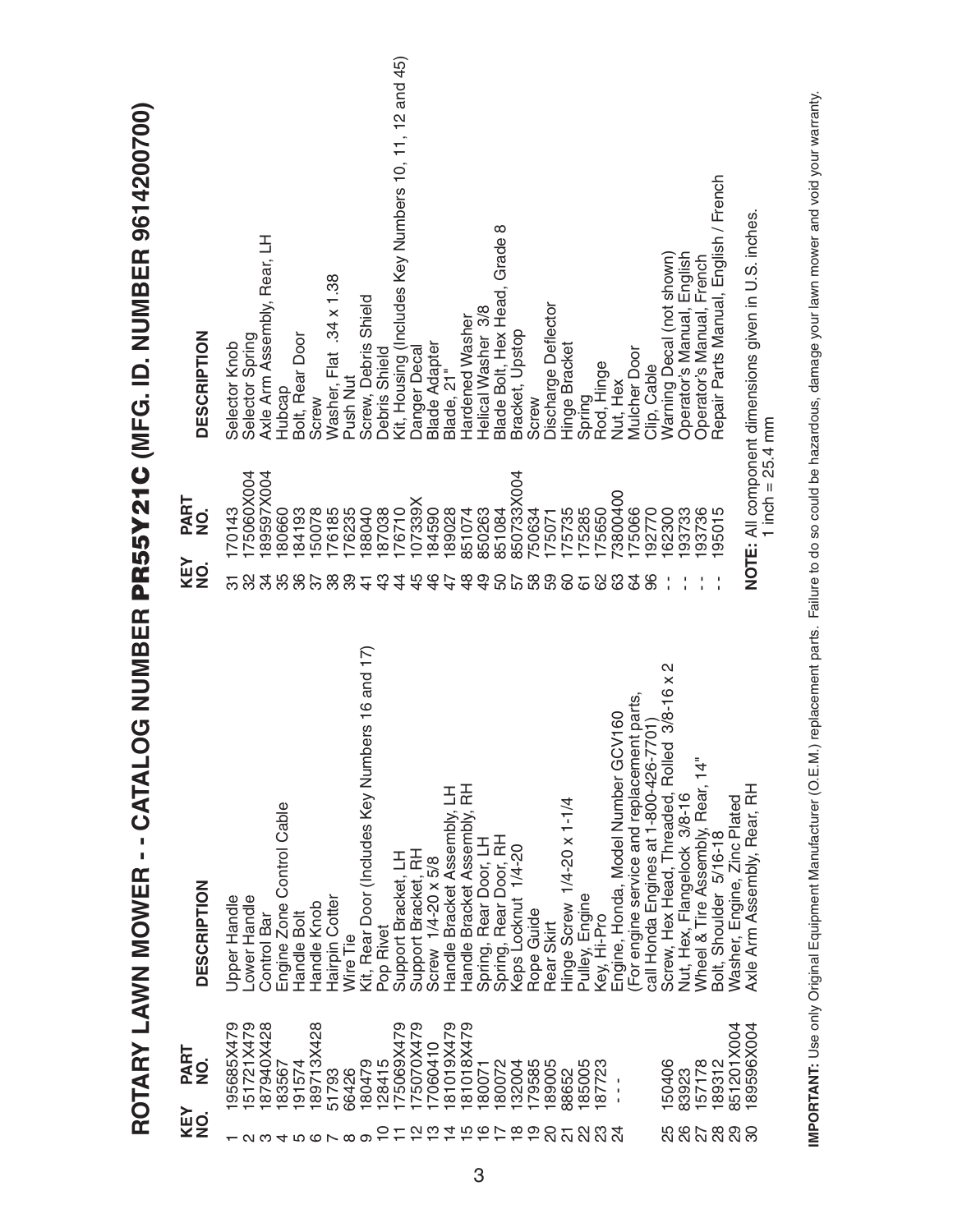

4